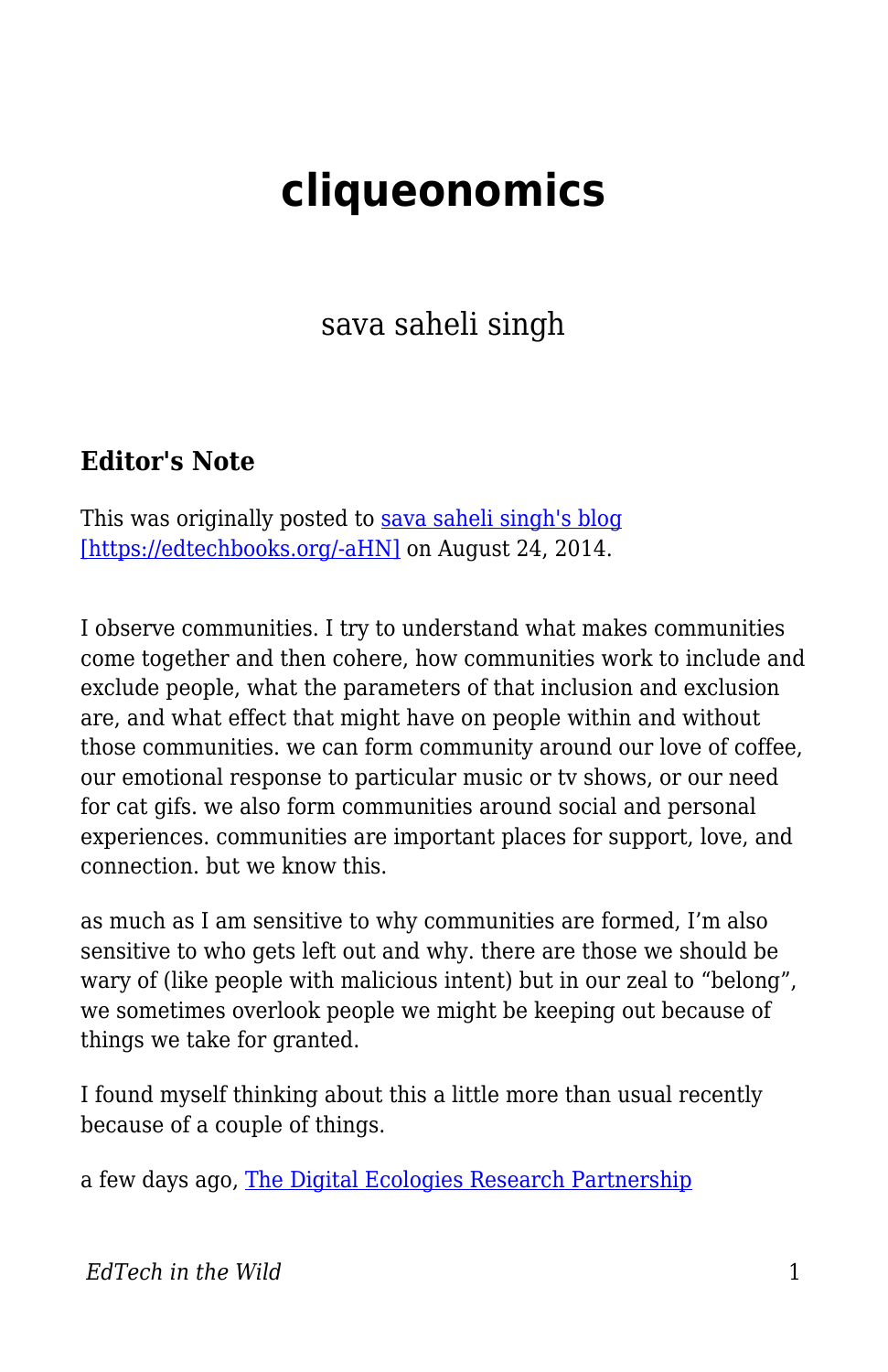[\[https://edtechbooks.org/-kIC\]](http://www.theguardian.com/technology/2014/aug/18/reddit-imgur-twitch-derp-social-data) was launched. it has an aptly named website, too:<http://derp.institute/>. the partnership was formed to allow researchers access to data across the social network platforms Reddit, Twitch, and Imgur, among others. this is a good thing – it will help researchers examine and understand social behavior across platforms in interesting ways. I'll be following along with interest. and there's [a good group of people \[http://derp.institute/#fellows\]](http://derp.institute/#fellows) involved – I know some of these people and their work, and I look forward to the excellent stuff that will come from this.

when the partnership was announced, I expressed some reservations about the acronym (ambiguously on twitter (which went off in a slightly contentious direction), more in-depth in a DM exchange with a twitter friend involved with the project, and further in-depth vocally over a pint), not because I don't think it's clever, but because I worry that it adds to a culture that continues to frame an internet we'd like to believe is democratic as a string of inside jokes.

#### the word "derp" has [meaning and history](http://knowyourmeme.com/memes/derp)

[\[https://edtechbooks.org/-aZq\]](http://knowyourmeme.com/memes/derp) and can mean different things for different people. and this is all good. but, it's an inside joke, and one that those who get will giggle at, and those who don't might have condescendingly explained to. as a twitter friend pointed out, it could also be considered ableist – something I hadn't even thought of. also, the partnership is an academic endeavor, which is my specialty. and though I love many of them dearly, academics are some of the cliquiest people I know.

#### there's also been a recent proliferation of [TinyLetter](http://tinyletter.com/)

[\[http://tinyletter.com/\]](http://tinyletter.com/) newsletters. to be fair, I subscribe to a couple. I used to subscribe to more but I found myself not reading most of them because of the volume of email I deal with, and there are some I won't subscribe to because I already get enough of their particular brand of cleverness on twitter. in some ways, these newsletters seem like a nostalgic adoption of an older form of community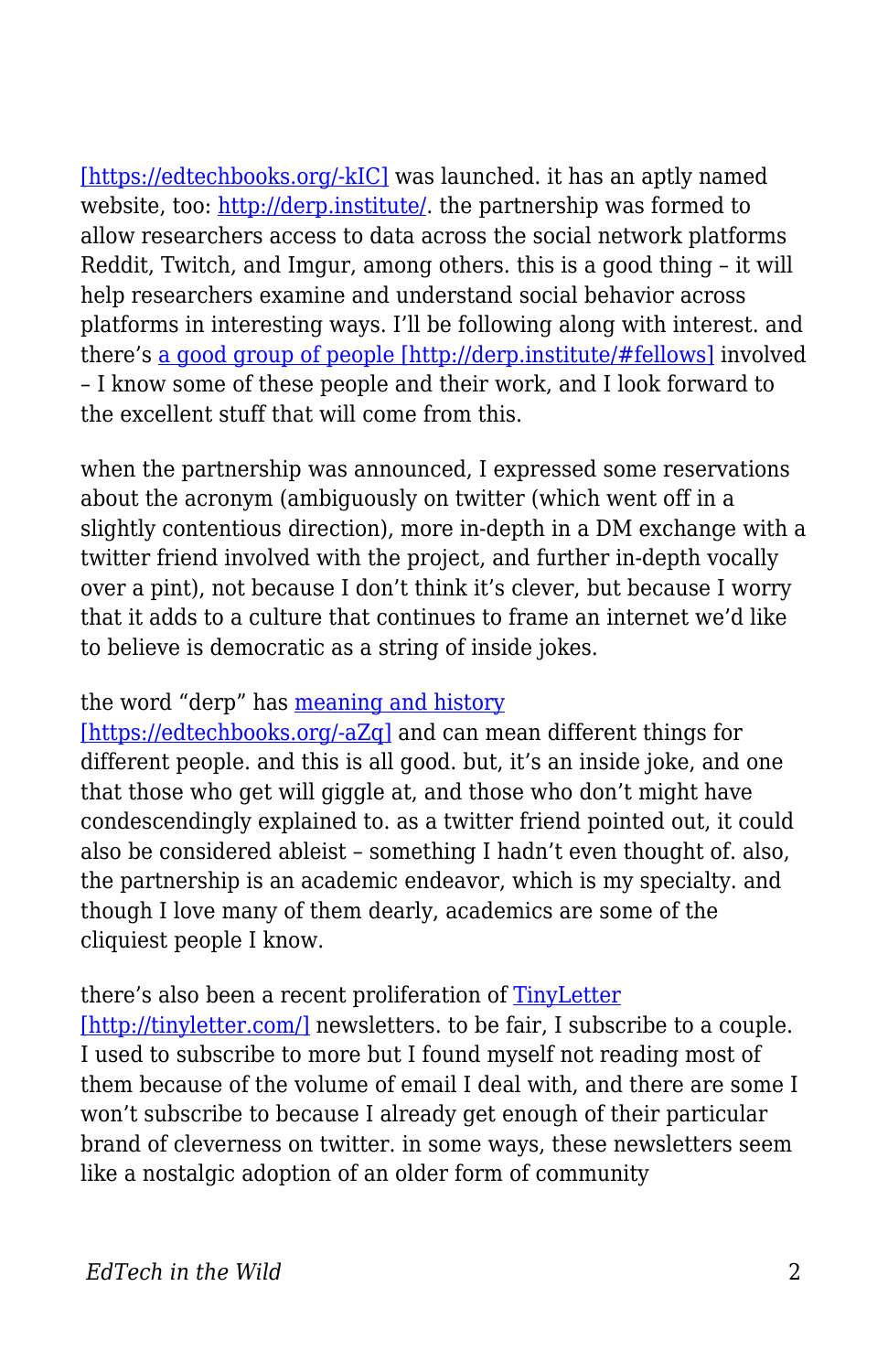communication like listservs or usenet; in other ways, they seem like a way to create a more captive audience now that the popular platforms seem to be on the verge of being drowned out by the noise of mass adoption; and in yet other ways, they seem to be a way to create new forms of community, both inclusive and thus possibly eventually exclusive – almost secretive communities, shying away from the discoverable spotlight of open social media and search engine results. in a time when there is much discussion of issues surrounding paywalls and net neutrality they feel, somewhat ironically, like a new form of walled, hidden information sharing.

I won't pretend that I'm not privy to some internet in-jokes, and I'm on the periphery of enough cliques to understand some of them or at least recognize when I'm not in on the joke. and I've certainly engaged in behavior that puts me on the inside and has made other people aware of how they aren't part of whatever little internet circlejoke that I'm a part of. but both these examples have made me more aware of how important inclusivity and exclusivity are in communities, and my role in participating in and contributing to one or the other or both. communities are important – they provide safe spaces for people, emotional and intellectual nurturing, a way for us not to feel like we are alone. but we seem to be creating "clique economies" – exclusive clubs for the special few, the practice of which I will call cliqueonomics.

we're forgetting how we're here trying to create a more democratic space. we're forgetting that we're trying to make a place that is safe and accessible to all. we're forgetting how it felt to be on the outside looking in. those of us involved in creating communities need to remember to talk about who we might inadvertently leave out, else one day, we'll find ourselves left out.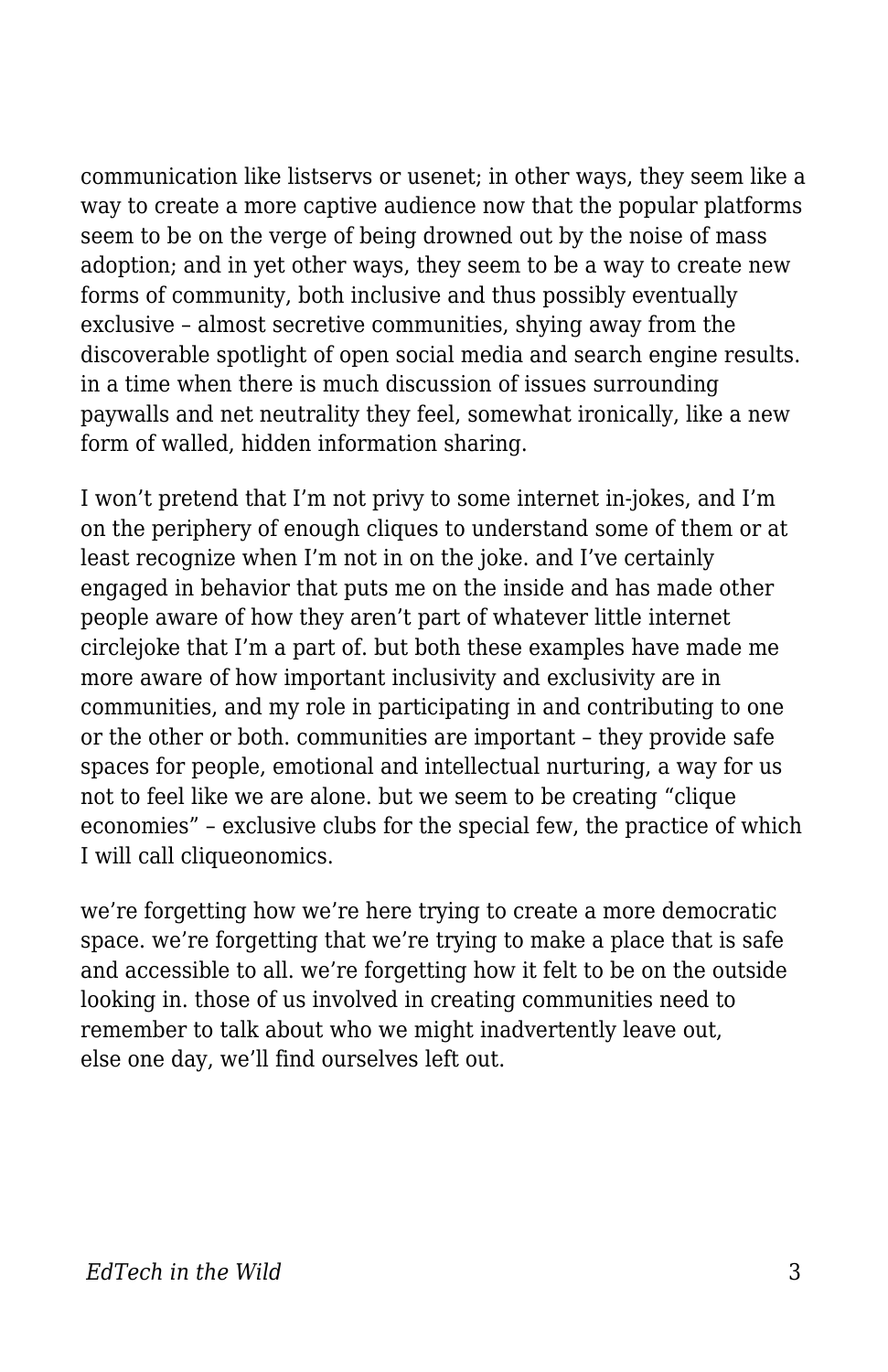## **Notes**

- *as I was writing this, I found [Klint Finley's piece](http://techcrunch.com/2014/08/23/why-everyone-is-obsessed-with-e-mail-newsletters-right-now/) [\[https://edtechbooks.org/-Rjw\]](http://techcrunch.com/2014/08/23/why-everyone-is-obsessed-with-e-mail-newsletters-right-now/) on TinyNewsletter that might be of interest.*
- *I wrote [a short paper about online performance and](http://spir.aoir.org/index.php/spir/article/view/835/pdf) [academic identity \[https://edtechbooks.org/-zrj\]](http://spir.aoir.org/index.php/spir/article/view/835/pdf) that might also be of interest.*
- *thank you to [Tim Maughan \[http://www.timmaughanbooks.com\]](http://www.timmaughanbooks.com) for input, editing, and help in coming up with the term "cliqueconomics".*



singh, s. s. (2019). cliqueonomics. In R. Kimmons (Ed.), *EdTech in the Wild*. EdTech Books. Retrieved from https://edtechbooks.org/wild/cliqueonomics